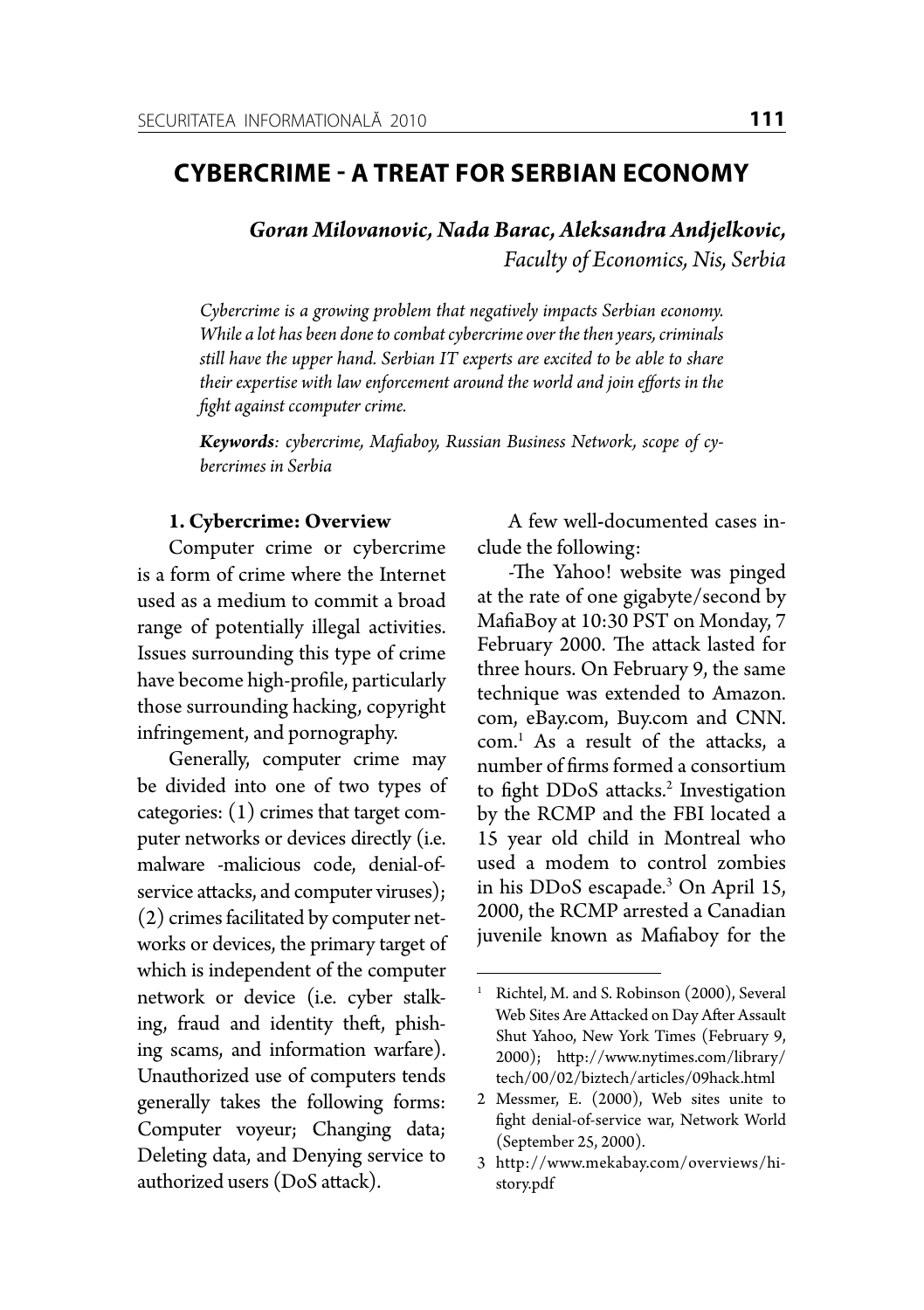February 8th DDoS attack on CNN in Atlanta.

-Russian Business Network (RBN) was registered as an internet site in 2006. Initially, much of its activity was legal. The RBN, which is notorious for its hosting of illegal and dubious businesses, originated as an Internet service provider for child pornography, phishing, spam, and malware distribution physically based in St. Petersburg. By 2007, it developed partner and affiliate marketing techniques in many countries to provide a method for organized crime to target victims internationally. RBN has no official Web site of its own; those who want to buy its services must contact its operators via instant-messaging services or obscure, Russian-language online forums. It has been alleged that the RBN's leader and creator, a 24-year-old known as Flyman, is the cousin of a Russian politician. Because it is possible that recent cyberterrorism activities, such as the denial of service attacks on Georgia and Azerbaijan in August 2008, may have been coordinated by the RBN<sup>4</sup>.

The global recession will lead to a rise of cybercrime worldwide. Security firm McAfee's annual Virtual Criminology report says approximately 1.5 million pieces of unique malware identified by the end of 2008, more than in the previous five years combined<sup>5</sup>. The United States has bypassed China as the biggest purveyor of malware as well as sends the most spam worldwide6 . Not only is the United States relaying the most spam because too many of its computers have been compromised and are under the control of hackers, but it's also carrying the most malicious websites.

## **2. Cybercrime in Serbia**

Organized cybercrime has taken root in Serbia. It doesn't have response mechanisms, laws, infrastructure and investigative support set up to respond to the threat quickly. It is evident that Serbia needs an organization that facilitates transnational law enforcement cooperation.

Serbia's Republic Agency for Telecommunications (RATEL) published on 21 July 2008 a document that contains the technical requirements for authorized monitoring of some telecom services and provides a list of obligations for the telecom operators. The Internet Service Providers (ISPs) are obligated to enable governmental bodies to access updated databases with personal data on users, contracts, maximum speed of data transfer, identification addresses as well as access to database about email users. Also, ISPs are obligated to provide hardware and software for passive monitoring in real time, collecting and analysing Internet activities, statistics, inter-

<sup>4</sup> http://rbnexploit.blogspot.com/2008/08/ rbn-georgia-cyberwarfare.html

<sup>5</sup> Matthew Harwood, Cybercrime Trends Will Worsen in 2009, According to Forecasts, Security Management, 12/10/2008. <sup>6</sup> SOPHOS, Security Threat Report: 2009.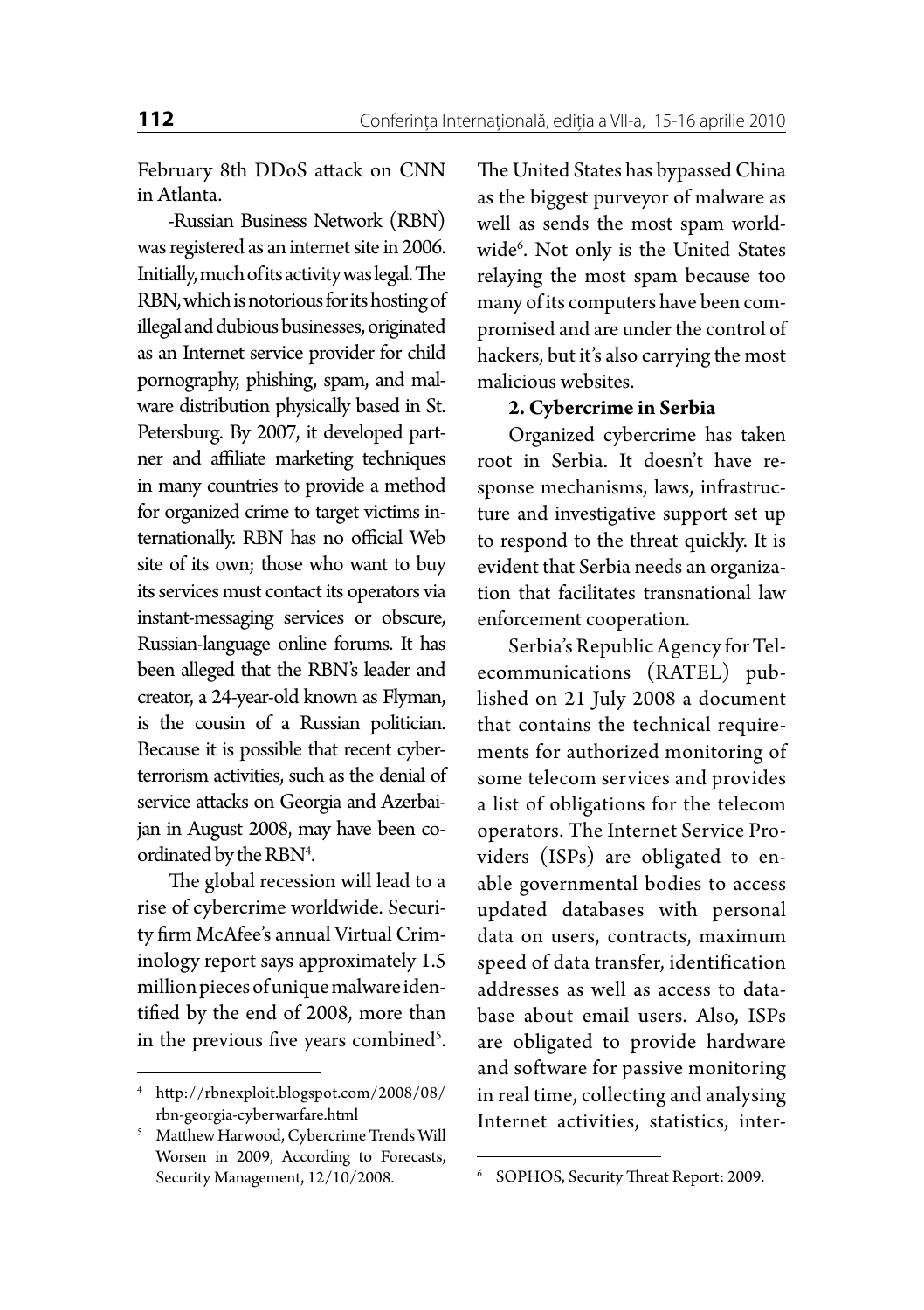ception of email, attachments, web mail, IP video traffic, phone traffic, interception of IM traffic, peerto-peer networks, service of email and forwarding the email content towards the centre of governmental bodies for supervision. ISPs will have to let the police access their databases, including users' e-mail content or browsing history<sup>7</sup>. This regulation seems to be the Serbian version of the data retention directive, since the scope is defined as fighting cyber crime and terrorism.

In Serbia cybercriminals are exploiting the global recession by luring in susceptible victims through the promise of easy money. While Serbian government and law enforcement have their attention diverted by the economy, the door is left open for cybercriminals to continue targeting bank balances and drop in consumer confidence, which is essential to Serbian economy recovery.

On 7 December 2009 an OSCE organized in Belgrade investigation training course for cybercrime experts in South-Eastern Europe on combating malicious software and worms. Fifteen computer crime experts from Serbia and neighboring countries took part in the course, which highlighted techniques used by computer criminals. The course marked the

<sup>7</sup> Danica Radovanovic, Serbia: New Instructions and Law Regulations on Online Privacy, Global Voices, July 26th, 2008

first time the OSCE's Strategic Police Matters Unit has partnered with the commercial sector to offer training for police officers<sup>8</sup>.

In Serbia cybercriminals are increasingly focusing on Adobe PDF and Flash files, to infect victims with malware. In addition, they use rich content applications such as Flash files to distribute malicious code. Flash-based ads on the Web, because their binary file format, enable the cybercriminals to hide their malicious code and later exploit end-user browsers to install malware.

Three developments will influence the increase in cybercrime in Serbia. First, as more IT experts get laid off, some will shift into illegal activity to make money. Second, cybercriminals will be a main beneficiary of Serbian government's pledge to bring broadband Internet access to every Serbian citizen. Finally, cybercriminals will increasingly to exploit the best Web 2.0 technologies, such as Trojan technologies, to maximize their illicit gains.

Hackers have been breaking into Facebook and MySpace and implanting malware to distribute to a victim's social network. Serbian IT professionals are already aware of this risk.

The solution is increased coordination between national governments. Serbian government needs to commit to funding the resources

<sup>8</sup> http://www.osce.org/spmu/item\_1\_ 41924.html